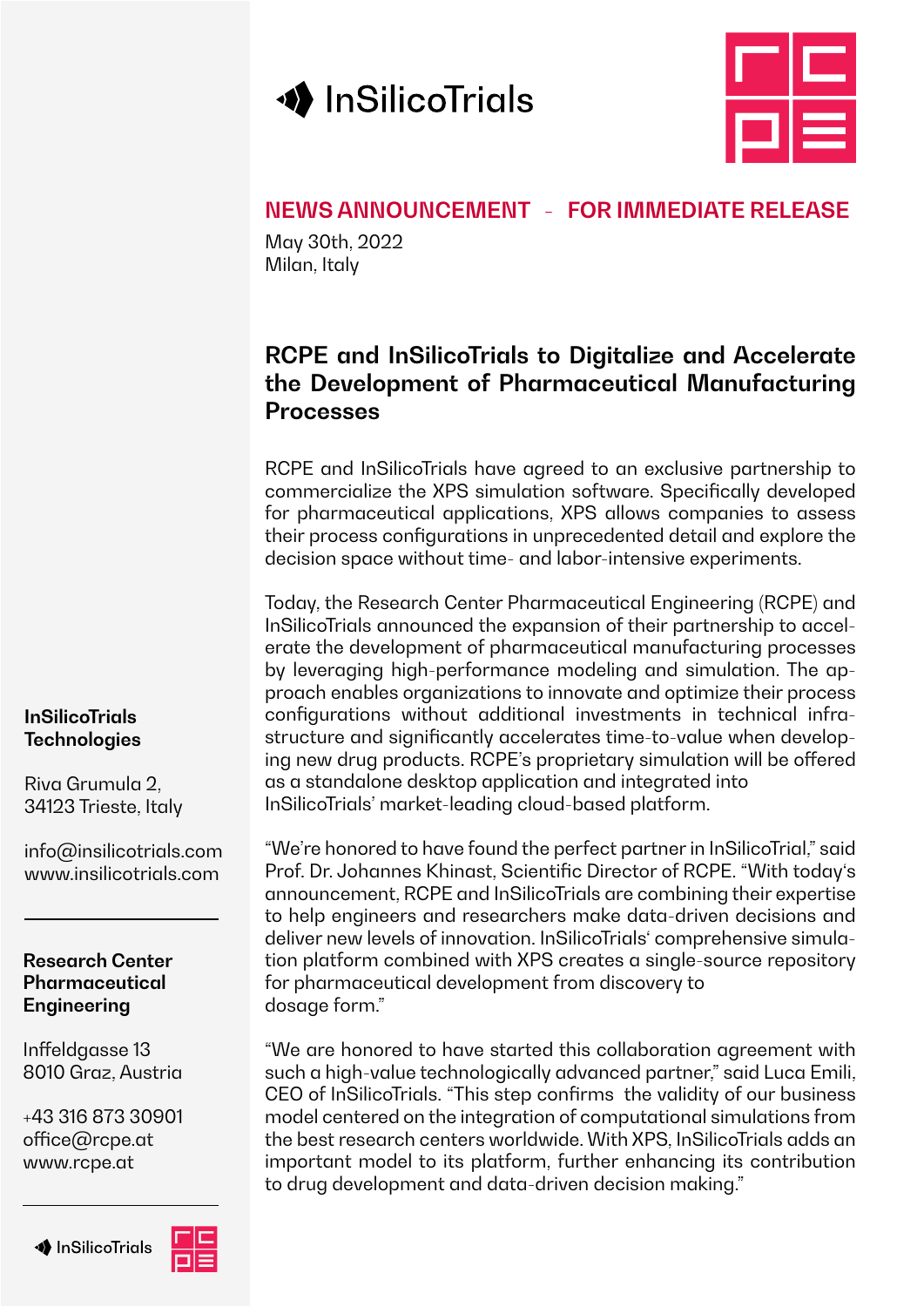Dr. Thomas Klein, Business Director of RCPE, added: "It is exciting to see our technology ready for commercialization and be able to provide the software to customers worldwide. Our multidisciplinary team has demonstrated how our computational models can be used to create better quality products and more efficient processes. This collaboration and our shared developmental efforts truly set the gold standard for modeling and simulation in life sciences."

## **About XPS**

XPS was developed at the RCPE in Graz, Austria. It allows an accurate and ultra-fast calculation of mixing processes for powdery media to an extent that was inconceivable until recently. XPS allows simulating up to 100 million (!) particles simultaneously and with appealing computing speeds. Thus, processes can be described in great detail that reality and simulation seem to merge.

With its unique program architecture, XPS uses the CPU and GPU to depict the behavior and transport of more than 100 million particles without additional computation time. Other standard tools reach their limits at a fraction of that amount. Therefore, the utilization of XPS leads to minimizing the implications of a trial & error approach. XPS is a novel, cross-sector simulation tool for particle-based processes in process engineering. It can be used for product and equipment development or optimization in various fields (Pharma, Food, Equipment manufacture, etc.). Particle-based process steps occur in about 80% of all chemical processes. The simulation of particle flows has been very complex and hardly possible so far.

#### **Tags:**

RCPE, InSilicoTrials, Modeling, Simulation, Pharmaceutical Manufacturing, Pharma 4.0, Process Development



**From left to right: Dr. Thomas Klein, Luca Emili, Johannes Khinast**

### **InSilicoTrials Technologies**

Riva Grumula 2, 34123 Trieste, Italy

info@insilicotrials.com www.insilicotrials.com

#### **Research Center Pharmaceutical Engineering**

Inffeldgasse 13 8010 Graz, Austria

+43 316 873 30901 office@rcpe.at www.rcpe.at